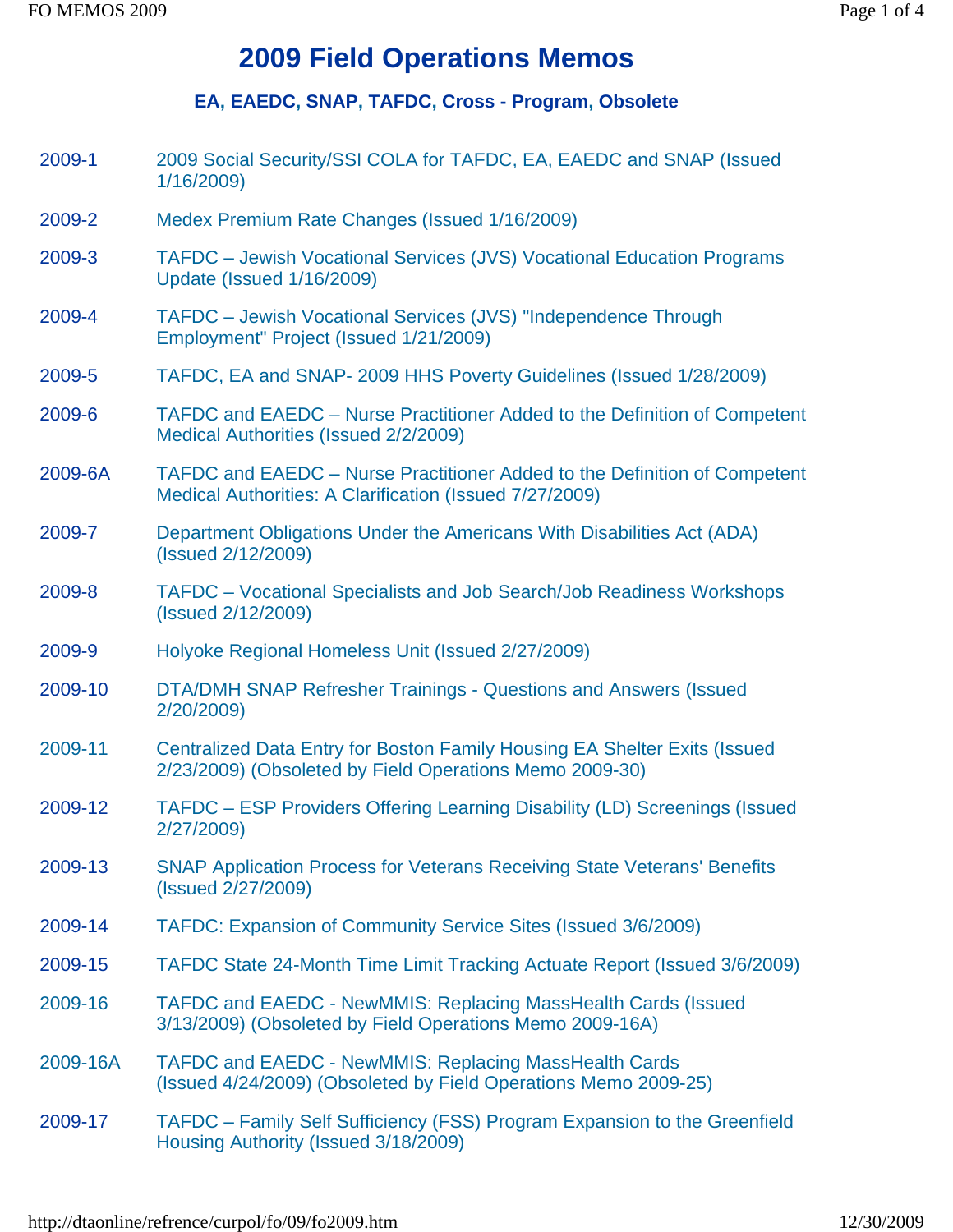### FO MEMOS 2009 Page 2 of 4

| 2009-18  | The Impact of the American Recovery and Reinvestment Act on SNAP, TAFDC,<br>EAEDC and EA (Issued 3/25/2009)                                   |
|----------|-----------------------------------------------------------------------------------------------------------------------------------------------|
| 2009-19  | Suspension of the Transportation Assistance Program (TAP) (Issued 3/27/2009)                                                                  |
| 2009-20  | Emergency Assistance Program Changes (Issued 4/17/2009)                                                                                       |
| 2009-21  | TAFDC – Change to DTA Works (Issued 4/28/2009)                                                                                                |
| 2009-22  | Spring 2009 SNAP Heat and Eat (H-EAT) Program Update (Issued 4/30/2009)                                                                       |
| 2009-22A | Revised Spring SNAP H-EAT Report (Issued 5/15/2009)                                                                                           |
| 2009-23  | TAFDC – Reinstating The Car Ownership Program (Issued 4/24/2009)<br>(Obsoleted by Field Operations Memo 2009-69)                              |
| 2009-24  | TAFDC, EAEDC and SNAP - Extended Unemployment Benefits (Issued<br>5/8/2009) (Obsoleted by Field Operations Memo 2009-24A)                     |
| 2009-24A | TAFDC, EAEDC and SNAP - Extended Unemployment Benefits (Issued<br>6/12/2009)                                                                  |
| 2009-25  | TAFDC and EAEDC - NewMMIS: Implementation (Issued 5/8/2009)                                                                                   |
| 2009-26  | <b>Reserved</b>                                                                                                                               |
| 2009-27  | TAFDC and SNAP – DTA Youth Works/Summer Employment (Issued 5/18/2009)                                                                         |
| 2009-28  | Bay State CAP Outreach Plan Phase Three (Issued 5/14/2009)                                                                                    |
| 2009-28A | Bay State CAP Outreach Plan Phase Three Update (Issued 6/26/2009)                                                                             |
| 2009-28B | Bay State CAP Outreach Plan Phase 3 Fix: Opening Eligible Cases (Issued<br>10/27/2009)                                                        |
| 2009-29  | SNAP Recertifications – Changes to Expired Certifications (Issued 5/20/2009)                                                                  |
| 2009-30  | Data Entry for Boston Family Housing (Issued 5/20/2009)                                                                                       |
| 2009-31  | Interim Contact with Certain SNAP Households (Issued 5/27/2009)                                                                               |
| 2009-32  | EA Program Transitions from DTA to DHCD (Issued 6/3/2009)                                                                                     |
| 2009-33  | SNAP: The Temporary Suspension of ABAWD Rules Based on the American<br>Recovery and Reinvestment Act (Issued 5/29/2009)                       |
| 2009-34  | TAFDC and SNAP - Treatment of Census Earnings (Issued 6/15/2009)<br>(Obsoleted by Field Operations Memo 2009-61)                              |
| 2009-35  | TAFDC – Competive Integrated Employment Services (CIES) Procurement and<br><b>ESP (Issued 6/19/2009)</b>                                      |
| 2009-35A | TAFDC – Non-ESP Funded Activities and Jewish Vocational Services (JVS)<br><b>Vocational Education Programs Referrals (Issued 7/21/2009)</b>   |
| 2009-36  | Eligibility of Iraqi and Afghan Noncitizens with Special Immigrant Status for<br>TAFDC TAFDC and SNAP: Updated Information (Issued 6/15/2009) |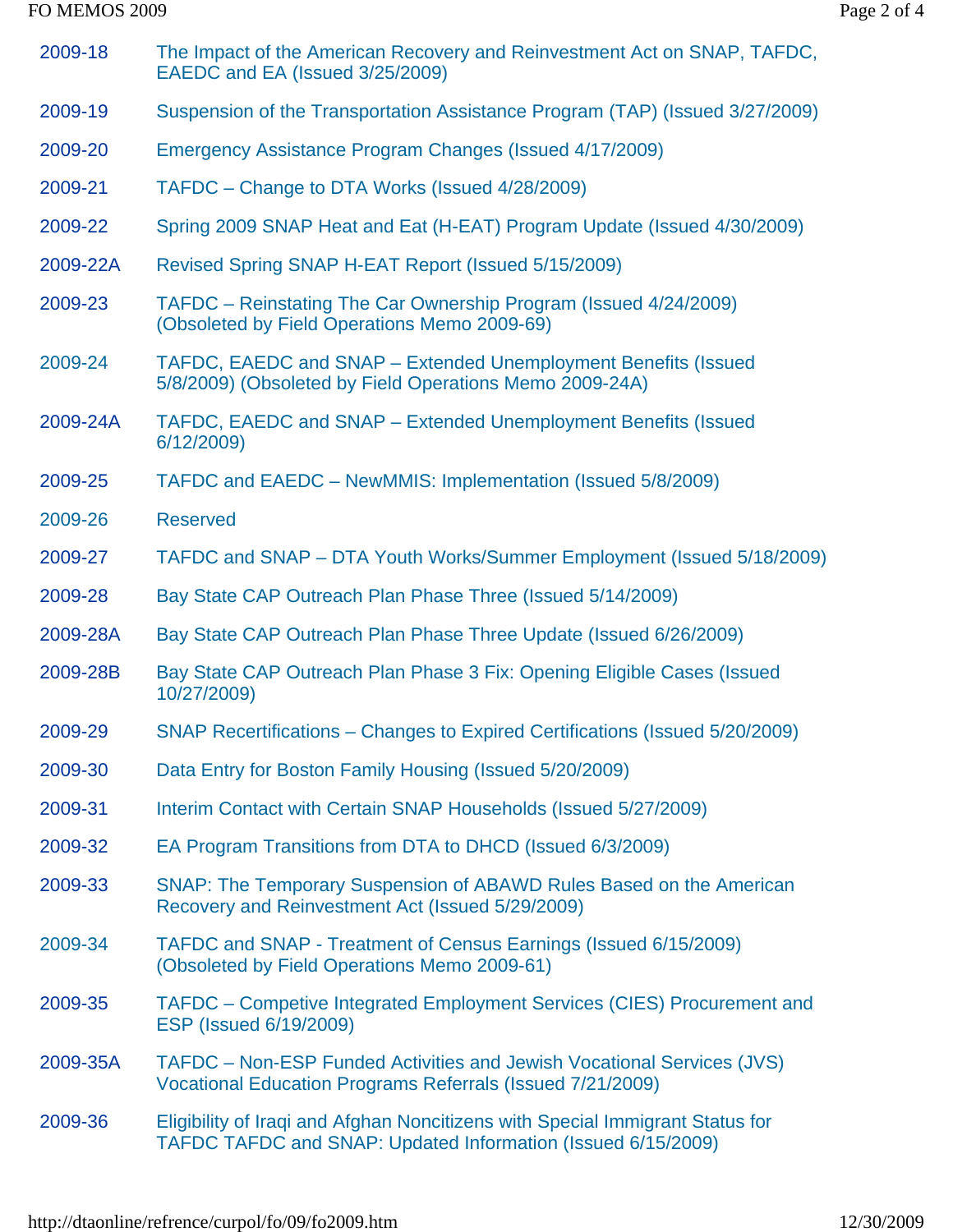### FO MEMOS 2009 Page 3 of 4

| 2009-37  | TAFDC - FY '08 Audit Findings (Issued 6/15/2009)                                                                                            |
|----------|---------------------------------------------------------------------------------------------------------------------------------------------|
| 2009-38  | SNAP Elderly/Disabled Households and 24-Month Certification Period<br>(Issued 6/25/2009)                                                    |
| 2009-38A | Clarification - 24 Month Certifications for SNAP Elderly/Disabled Households<br>(Issued 7/24/2009)                                          |
| 2009-39  | TAFDC - Verifying TAFDC Eligibility through NewMMIS (Issued 6/30/2009)                                                                      |
| 2009-40  | TAFDC, EAEDC and SNAP - Fraud Hotline Procedures (Issued 7/7/2009)                                                                          |
| 2009-41  | My Account Page (MAP): Initial Roll-out (Issued 7/31/2009)                                                                                  |
| 2009-42  | Transfer of Massachusetts Commission for the Blind (MCB) Clients to the Malden<br>Centralized SSI Office (Issued 7/29/2009)                 |
| 2009-43  | TAFDC – Office of Civil Rights (OCR) Agreement Client Survey (Issued<br>7/27/2009)                                                          |
| 2009-44  | <b>TAFDC and EAEDC: Disability Evaluation Services (DES) Psychological</b><br>Consultative Examinations (CEs) in TAOs (Issued 7/31/2009)    |
| 2009-45  | TAFDC – Competitive Integrated Employment Services (CIES) Procurement and<br>ESP (Issued 7/31/2009)                                         |
| 2009-46  | SNAP: Federal Minimum Wage Increase (Issued 8/4/2009)                                                                                       |
| 2009-47  | TAFDC - Establishment of Paternity in Certain Unmarried Two-Parent Families<br>(Issued 8/21/2009)                                           |
| 2009-48  | EAEDC- No Provider Number Needed: A Clarification (Issued 8/14/2009)<br>(Obsoleted by Field Operations Memo 2009-62)                        |
| 2009-49  | TAFDC- Clothing Allowance, September 2009 (Issued 8/24/2009)                                                                                |
| 2009-50  | EAEDC – Notification of Rest Home Per Diem Rate Changes and Recalculating<br>Client Benefits (Issued 9/14/2009)                             |
| 2009-51  | <b>TAFDC- Competitive Integrated Employment Services (CIES) Procurement:</b><br>Vendors (Issued 9/11/2009)                                  |
| 2009-51A | <b>TAFDC- Competitive Integrated Employment Services (CIES) Procurement:</b><br>Vendors Update for Milford and Plymouth (Issued 10/23/2009) |
| 2009-52  | TAFDC- Employment Services Program (ESP) Activity Descriptions (Issued<br>9/16/2009) (Obsoleted by Field Operations Memo 2009-52A)          |
| 2009-52A | TAFDC- Employment Services Program (ESP) Activity Descriptions (Issued<br>10/6/2009)                                                        |
| 2009-53  | TAFDC- Action for Boston Community Development (ABCD) Employment<br>Supports Activity (Issued 9/18/2009)                                    |
| 2009-54  | TAFDC and SNAP-DTA Youth Works/Summer Employment Follow-up<br>Procedures (Issued 9/18/2009)                                                 |
| 2009-55  | DTA Client Survey (Issued 9/18/2009)                                                                                                        |